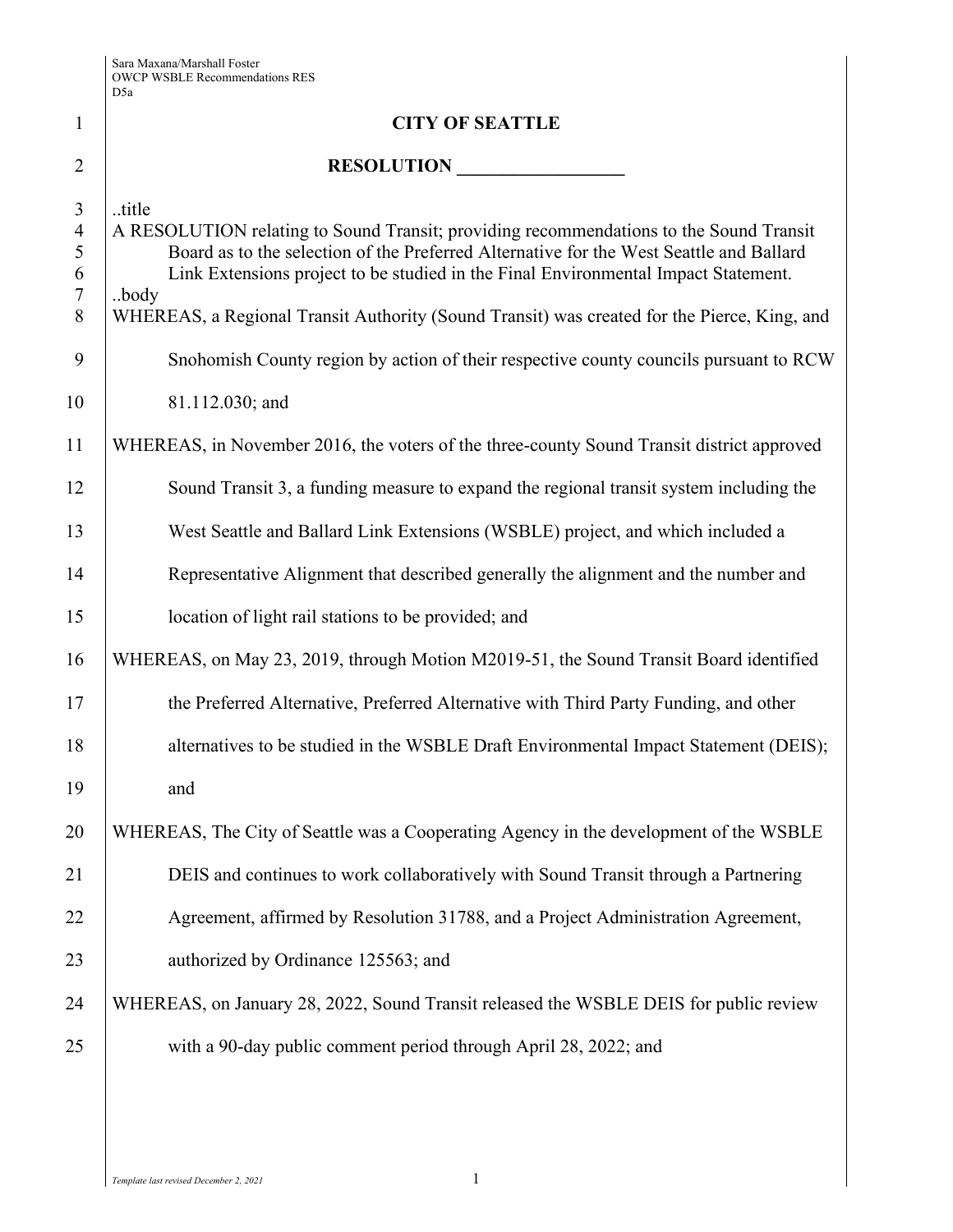| $\mathbf{1}$   | WHEREAS, the WSBLE DEIS provided new information on the impacts of the project and          |
|----------------|---------------------------------------------------------------------------------------------|
| $\overline{2}$ | provided the basis for updating cost estimates for the alternatives studied; and            |
| 3              | WHEREAS, the City submitted extensive comments on the WSBLE DEIS to Sound Transit,          |
| $\overline{4}$ | identifying a range of areas where additional analysis is needed to sufficiently            |
| 5              | demonstrate compliance with City codes and regulations, assess potential project impacts,   |
| 6              | as well as identify where more work is needed to articulate potential mitigation strategies |
| 7              | as required under the National Environmental Protection Act (NEPA) and the State            |
| 8              | Environmental Protection Act (SEPA) as part of the WSBLE Final Environmental Impact         |
| 9              | Statement (FEIS); and                                                                       |
| 10             | WHEREAS, the City has engaged with stakeholders throughout the WSBLE project area to help   |
| 11             | community understand and interpret the analysis in the DEIS, as well as gauge interest      |
| 12             | and concerns in the potential project locations and proposed project design through a       |
| 13             | broad range of venues, and has worked to incorporate priorities and feedback from that      |
| 14             | community engagement into its consideration of the WSBLE DEIS and a Preferred               |
| 15             | Alternative for the WSBLE project; and                                                      |
| 16             | WHEREAS, the City and Sound Transit have partnered on a Joint Racial Equity Toolkit (RET)   |
| 17             | to advance equitable distribution of project benefits, avoid disparate impacts, and         |
| 18             | promote project-wide RET outcomes, as well as address the specific needs of the RET-        |
| 19             | priority communities of Chinatown-International District (CID) and Delridge; and            |
| 20             | WHEREAS, the Sound Transit Board is expected to take action to confirm or modify the        |
| 21             | Preferred Alternative to be studied in the WSBLE FEIS; and                                  |
| 22             | WHEREAS, the Sound Transit Board may also consider cost saving ideas and design             |
| 23             | refinements that may require additional environmental review; NOW, THEREFORE,               |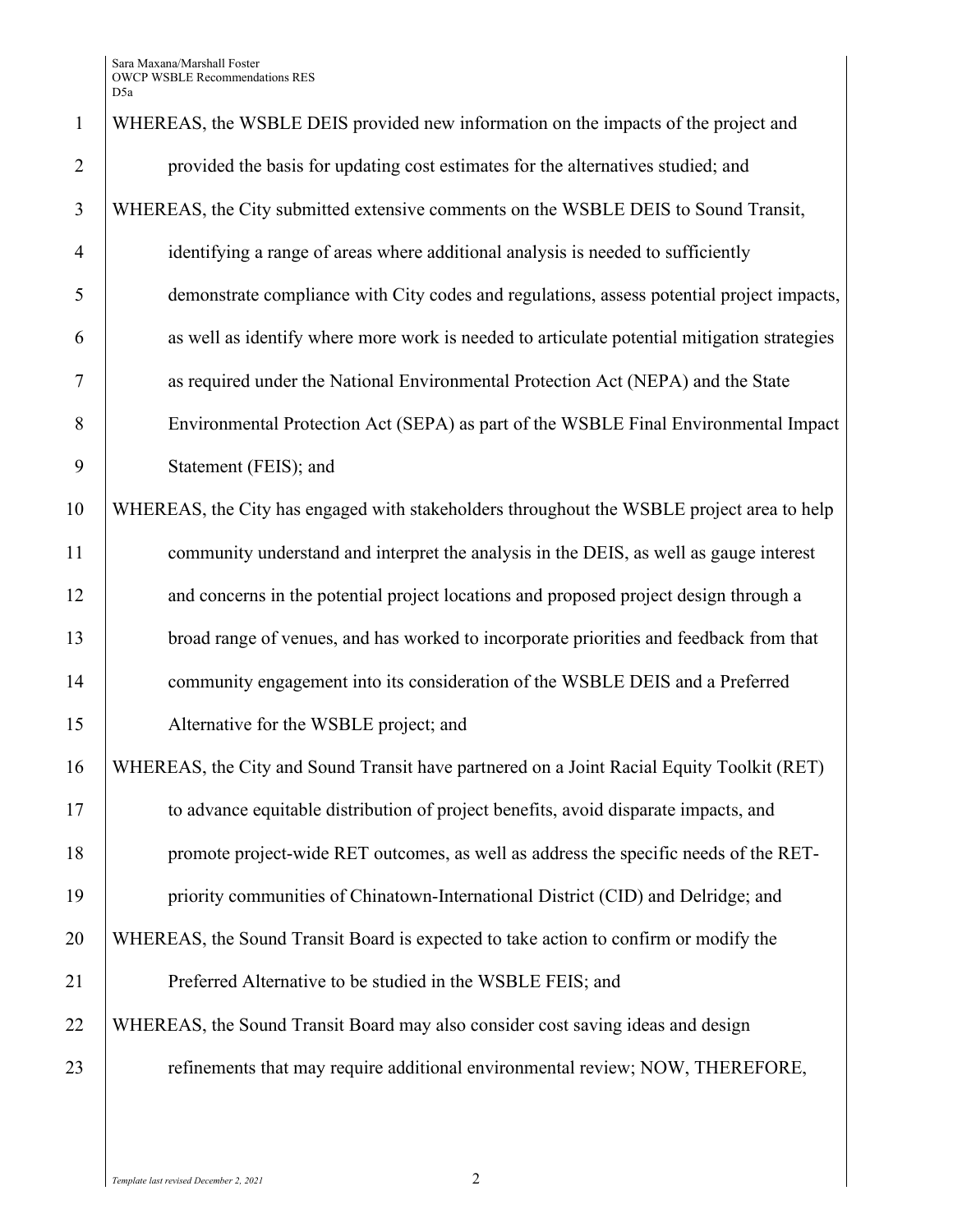## **BE IT RESOLVED BY THE CITY COUNCIL OF THE CITY OF SEATTLE, THE MAYOR CONCURRING, THAT:**

 Section 1. City's goals and objectives. The City recognizes the West Seattle and Ballard Link Extensions (WSBLE) to be one of the largest infrastructure projects in City history, bringing both transformative opportunity to improve access and mobility for Seattle community members, and likelihood of significant impacts as the project is constructed through existing neighborhoods. In recommending a Preferred Alternative for study in the Final Environmental Impact Statement (FEIS), the City seeks to maximize benefit while minimizing impact and harm, by advancing alternatives that further the following values:

10 A. Racial equity. Promote equitable benefits and avoid disparate impacts.

 B. Safety + user experience. Locate and design stations to maximize ridership and access to the Sound Transit system, providing for safe access and circulation that minimizes pedestrian risk.

 C. Community. Minimize residential and business displacement and impacts to existing neighborhood assets; ensure compatibility with housing, employment, and industrial land uses; 16 and maximize opportunities to further equitable TOD and other community-identified priorities.

D. Environmental Protection. Minimize impacts to sensitive environmental areas.

 E. Financial Stewardship. Facilitate responsible stewardship of taxpayer dollars by seeking highest benefit for dollars spent, helping maintain the project schedule and budget, and prioritizing future expansion opportunities in planning and design.

21 Section 2. The City Council and Mayor of Seattle commend Sound Transit for its diligent 22 work on the WSBLE Draft Environmental Impact Statement (DEIS). The City encourages the 23 Sound Transit Board to select as the Preferred Alternative the best system for the long-term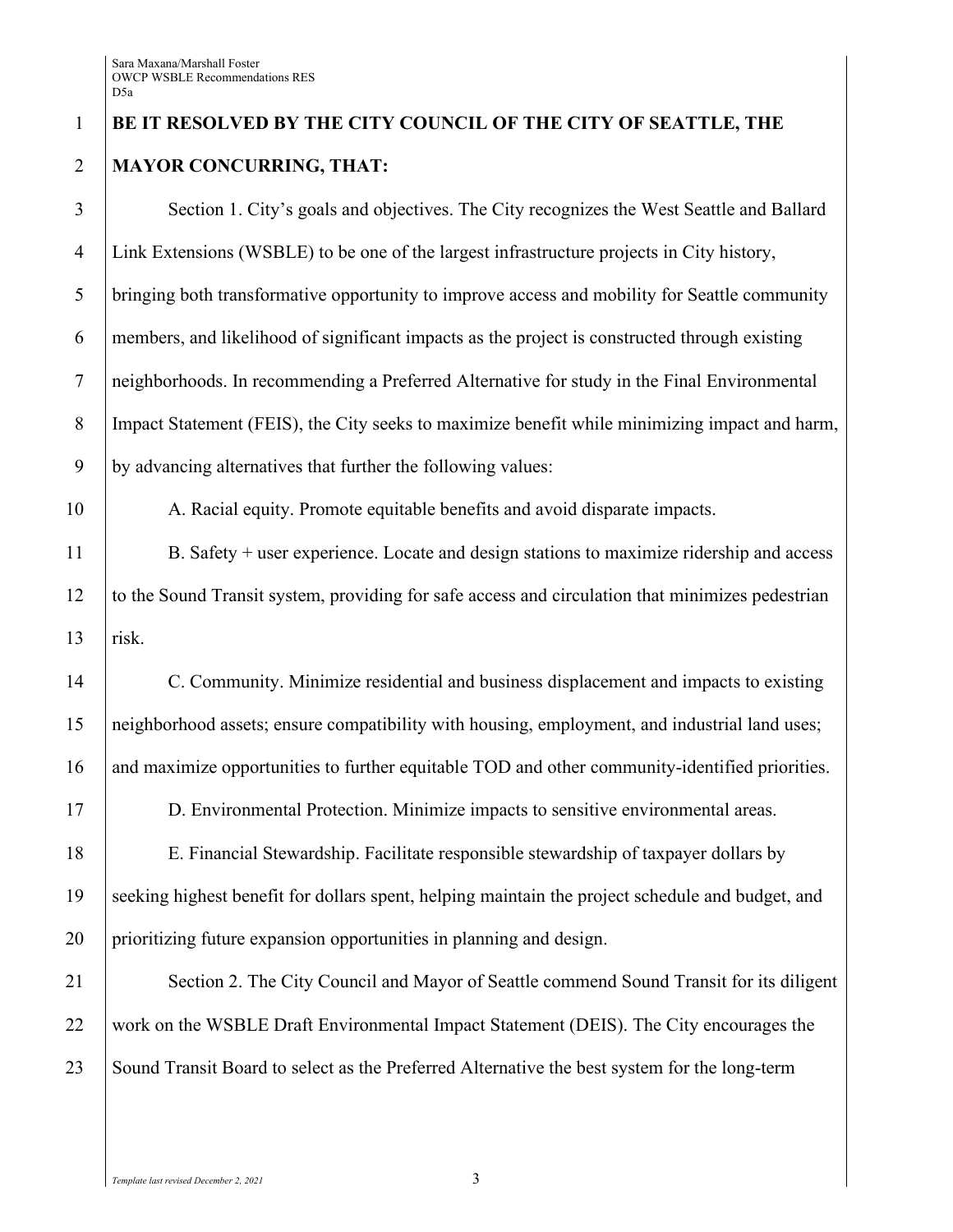1 needs of riders, surrounding communities, and the broader regional system. In consideration of 2 the City's goals and objectives for the project and information provided in the DEIS, the City 3 Council and Mayor support the following Preferred Alternative to be advanced into the FEIS for 4 the WSBLE project.

5 A. West Seattle Junction Segment (Avalon and Alaska Junction stations): Preference for 6 | WSJ-5, medium tunnel to Alaska Junction station at  $41<sup>st</sup>$  Street SW with retained cut Avalon 7 station.

8 B. Delridge Segment (Delridge station): Preference for DEL-6, elevated lower height Delridge station at Andover, conditioned on additional refinements to optimize transit integration and user experience for commuters arriving from Racial Equity Toolkit (RET)-identified communities including South Delridge and White Center. The additional refinements should include the creation of a transit access study for areas further south in the corridor that will access the new station by bus, include protections for Longfellow Creek, and minimize potential conflicts between pedestrians and freight movements in the area of the proposed Andover 15 Station.

16 C. Duwamish Crossing Segment: Preference for DUW-1a, South crossing, conditioned 17 on adequate mitigation of impacts to parks, recreational areas, and natural habitat at Pigeon Point 18 and the West Duwamish Greenbelt.

19 D. SODO Segment (SODO station): Preference for SODO-1b, at-grade south SODO 20 station, conditioned on resolution of engineering challenges associated with additional 21 overpasses needed along Lander and Holgate Streets.

22 E. Chinatown-International District (CID) Segment (CID station): The City is not able to 23 State a preference given inadequate information in the DEIS related to business and residential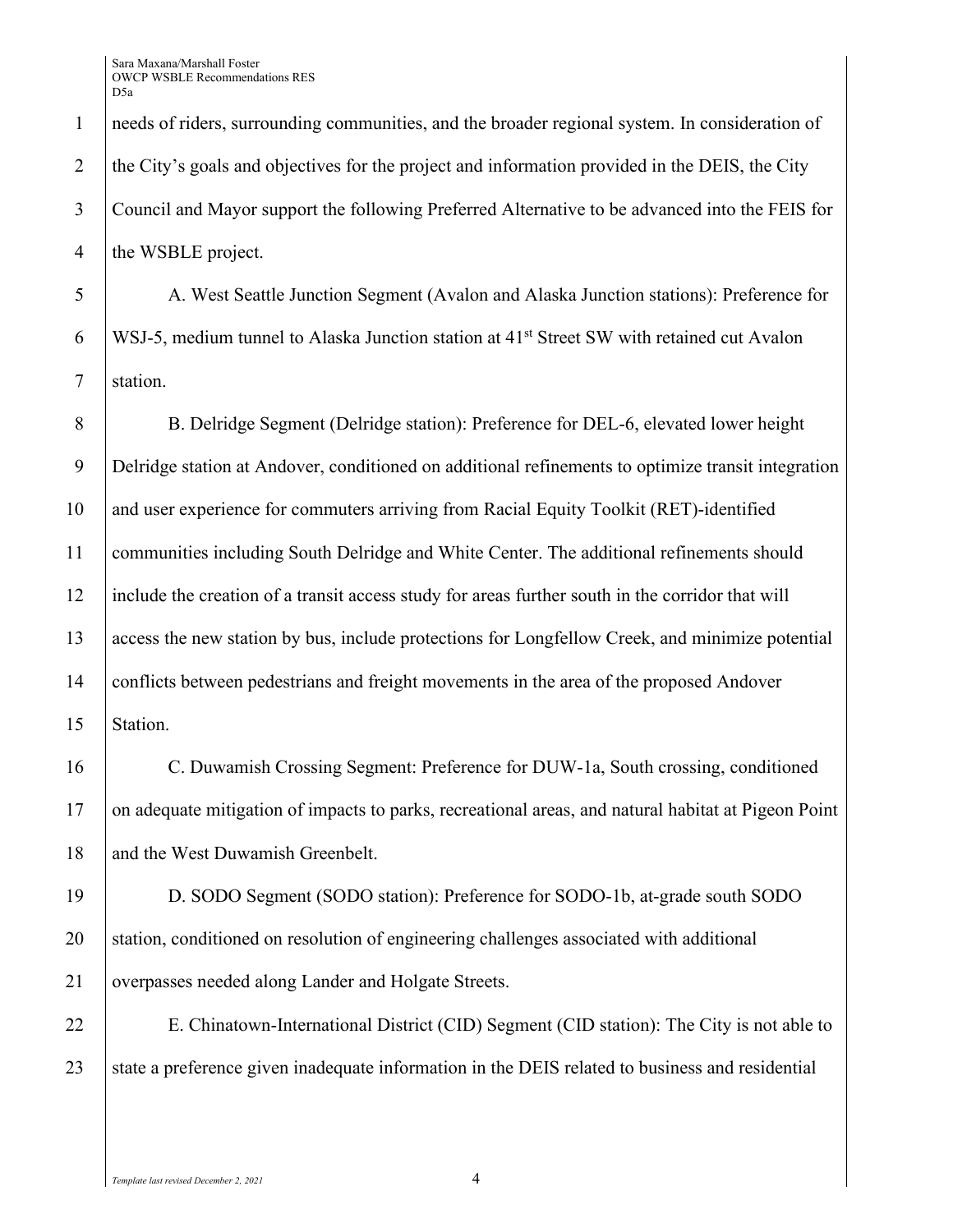impacts, construction and transportation impacts, and potential mitigation strategies. The City 2 recommends that Sound Transit advance a focused six- to nine-month planning process with CID and Pioneer Square community members and community-based organizations, Sound Transit, the City of Seattle, King County Metro, and other interested partners. This process should focus 5 on the 4<sup>th</sup> shallow and  $5<sup>th</sup>$  shallow alternatives, with the aim of more in-depth work in community to provide mitigation and improvements to these alternatives, and ultimately providing the Sound Transit Board with improved alternatives to consider advancing into the FEIS. This process 8 would:

 1. More fully address the community's concerns with the existing alternatives, helping ensure complete information is provided on potential impacts as well as strategies available to avoid/minimize those impacts, and providing mitigation where impacts cannot be 12 | avoided;

2. Develop modifications to the  $4<sup>th</sup>$  and  $5<sup>th</sup>$  Avenue shallow alternatives that 14 reduce impacts to community and to local and regional transportation systems, reduce the costs 15 of these alternatives, and develop more complete mitigation plans; and

 3. Initiate a broader community development strategy that furthers RET outcomes and addresses project and cumulative impacts and historic harm to community from past infrastructure projects, and engages the City, Sound Transit, King County, and philanthropic and 19 other partners.

20 F. Downtown Segment (stations at Midtown, Westlake, Denny, South Lake Union, and 21 Seattle Center): Preference for a mix-and-match approach to the Downtown segment that 22 optimizes stations from both DT-1 and DT-2 alternatives as follows:

23 | 1. Midtown Station: DT-1, tunnel Midtown station at  $5<sup>th</sup>$  Avenue,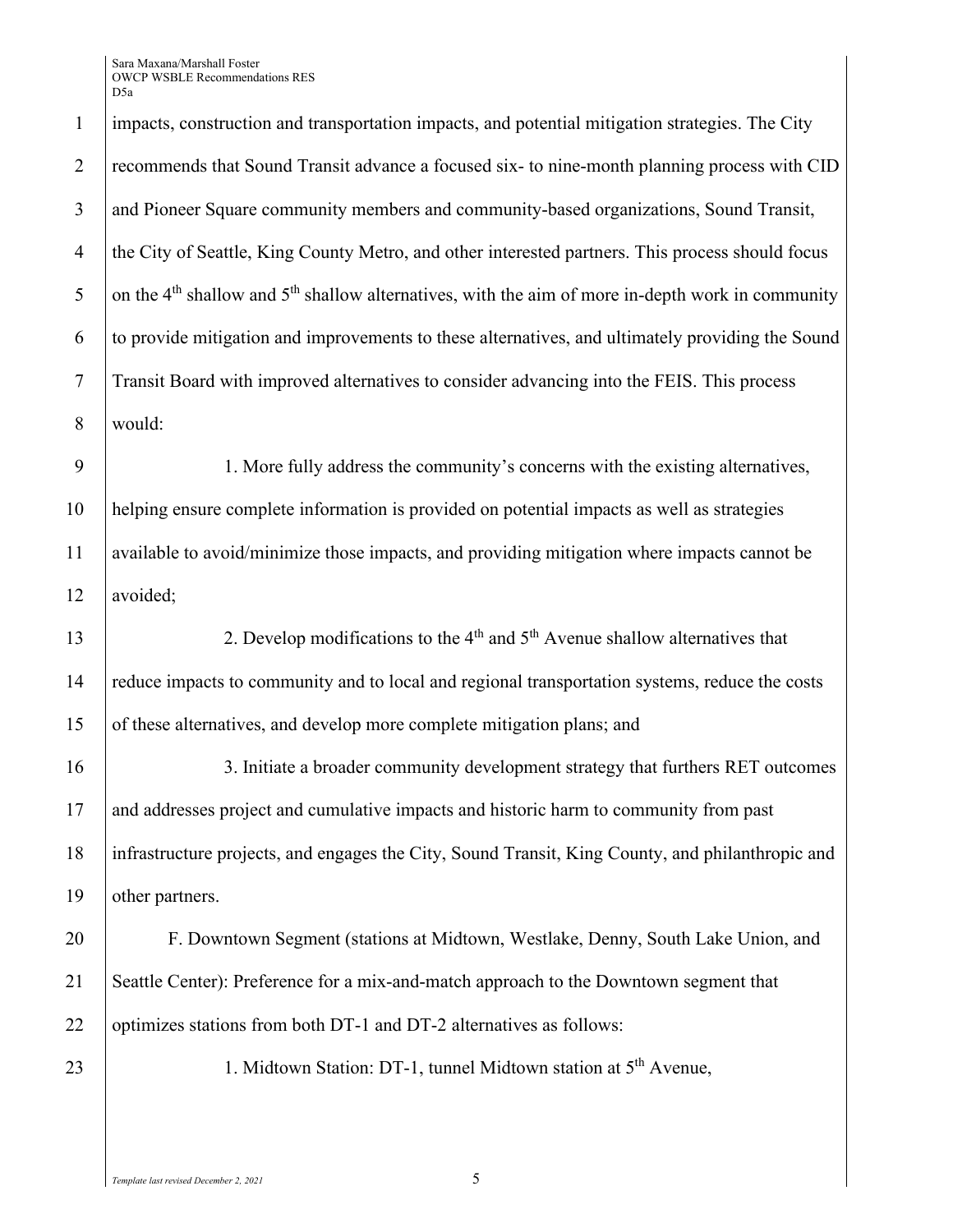| $\mathbf{1}$   | 2. Westlake Station: DT-1, tunnel Westlake station at 5 <sup>th</sup> Avenue,                               |
|----------------|-------------------------------------------------------------------------------------------------------------|
| $\overline{2}$ | 3. Denny Station: DT-2, tunnel Denny station at Terry Street, conditioned on                                |
| 3              | refinements to provide station access from the north and south of Denny Way, and connection to              |
| $\overline{4}$ | DT-1 South Lake Union station at Harrison,                                                                  |
| 5              | 4. South Lake Union: DT-1, tunnel South Lake Union station at Harrison Street,                              |
| 6              | and                                                                                                         |
| 7              | 5. Seattle Center: DT-2, tunnel Seattle Center station at Mercer Street,                                    |
| $8\,$          | conditioned on the need to ensure a mitigation plan is developed and fully implemented to                   |
| 9              | address traffic and access impacts associated with construction along Mercer Street, and to                 |
| 10             | avoid, minimize, or fully mitigate impacts to the Seattle Center campus and its resident                    |
| 11             | organizations as well as affected properties along the corridor. Mitigation plans should address            |
| 12             | the unique noise and vibration impacts to performing arts organizations at Seattle Center, both             |
| 13             | during construction and during permanent light rail operations.                                             |
| 14             | The City acknowledges that a mix-and-match approach in downtown will require additional                     |
| 15             | design and analysis to fully understand its environmental impacts, and cost and schedule                    |
| 16             | implications.                                                                                               |
| 17             | G. South Interbay Segment (Smith Cove station): The City is not able to state a                             |
| 18             | preference given inadequate information in the DEIS related to transportation and visual impacts            |
| 19             | associated with construction and operation of an elevated guideway along Elliott Avenue West                |
| 20             | with SIB-1 and SIB-2, and impacts to Environmentally Critical Areas with SIB-2 and SIB-3.                   |
| 21             | H. Interbay and Ballard Segment (Interbay and Ballard stations): Preference for IBB-2b,                     |
| 22             | retained cut Interbay station at 17 <sup>th</sup> Avenue W and a tunnel alignment to the Ballard station at |
| 23             | 15 <sup>th</sup> Avenue NW, conditioned on refinements that provide station access from the west side of    |
|                |                                                                                                             |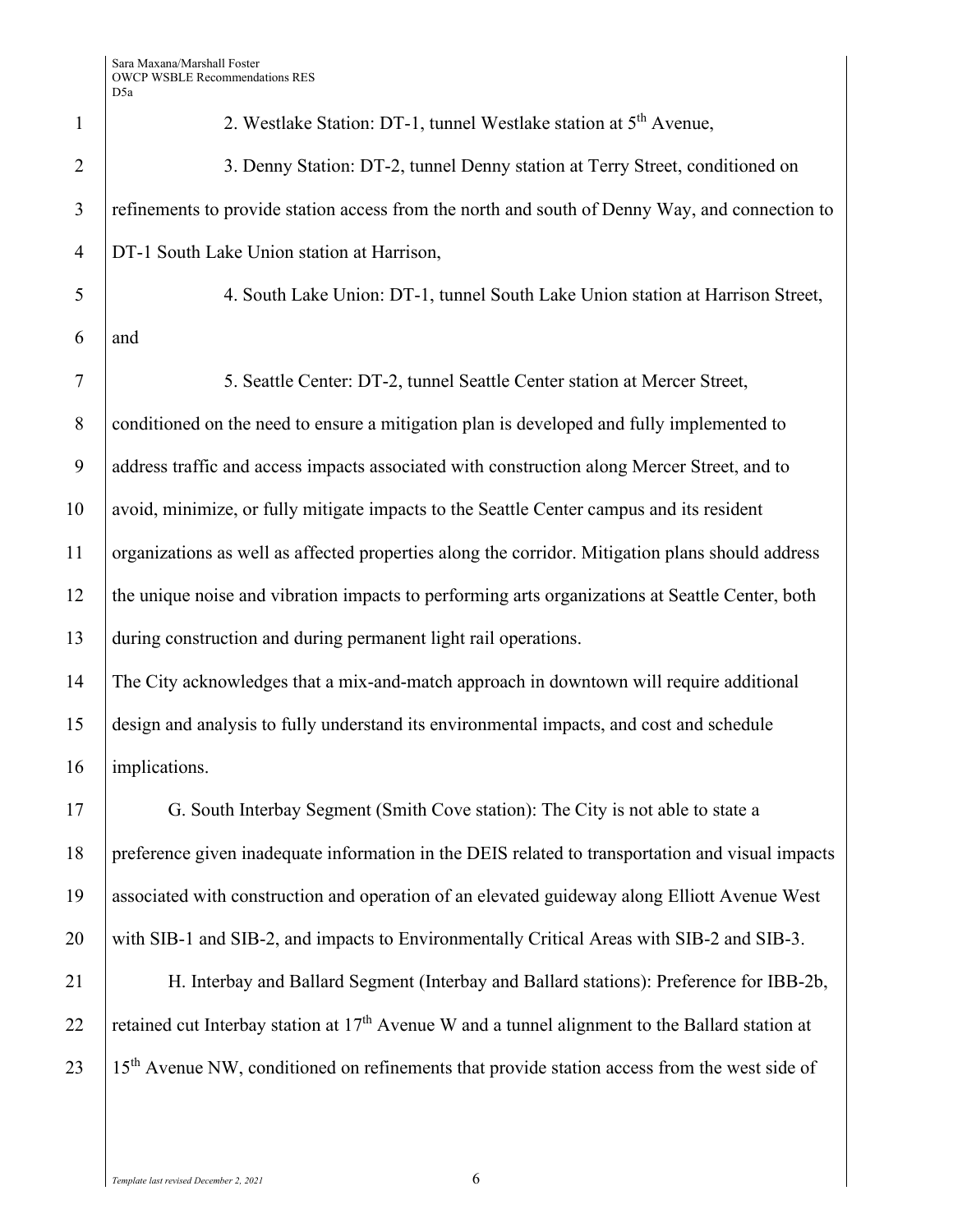1 | 15<sup>th</sup> Avenue NW, and north and south of NW Market Street. The Ballard station alternative at  $115<sup>th</sup>$  Avenue NW is preferred because it is the closest to the Ballard Hub Urban Village, which is 3 one of the fastest-growing urban villages in Seattle and where the majority of the station's 4 | projected 13,100 daily riders will arrive from. The  $15<sup>th</sup>$  Avenue NW station alternative would not 5 | require pedestrians coming from the west to cross  $15<sup>th</sup>$  Avenue NW, providing for safer 6 pedestrian access from the Ballard Hub Urban Village consistent with the City's Vision Zero 7 pedestrian safety goals.

 The above recommendations are based on the current understanding of the project as described in the DEIS. Subsequent information developed through the environmental process, including additional analysis, evaluation of refinements, development of mitigation plans, and better information on project costs may lead the City to alter its position on a Preferred Alternative.

13 Section 3. The City recognizes that Sound Transit is exploring potential cost-savings 14 refinements to the DEIS alternatives in response to the 2021 Sound Transit Board action on ST3 15 realignment, as well as other refinements that strive to avoid impacts, reduce risk, or achieve 16 other benefits to the system. The City supports exploring strategies to control costs overall, but 17 opposes scope reductions that do not bring commensurate benefit to the system and its riders, 18 and that are not consistent with what was committed to voters when ST3 was approved in 2016.

19 Section 4. The City recognizes that Sound Transit faces tremendous cost pressures in 20 delivering the ST3 program, resulting from a range of local, regional, and macroeconomic 21 factors. To that end, the Sound Transit Board established the concept that certain WSBLE DEIS 22 alternatives may require additional third-party funding to supplement Sound Transit's core 23 funding established as part of the ST3 ballot measure. Since that time, however, the cost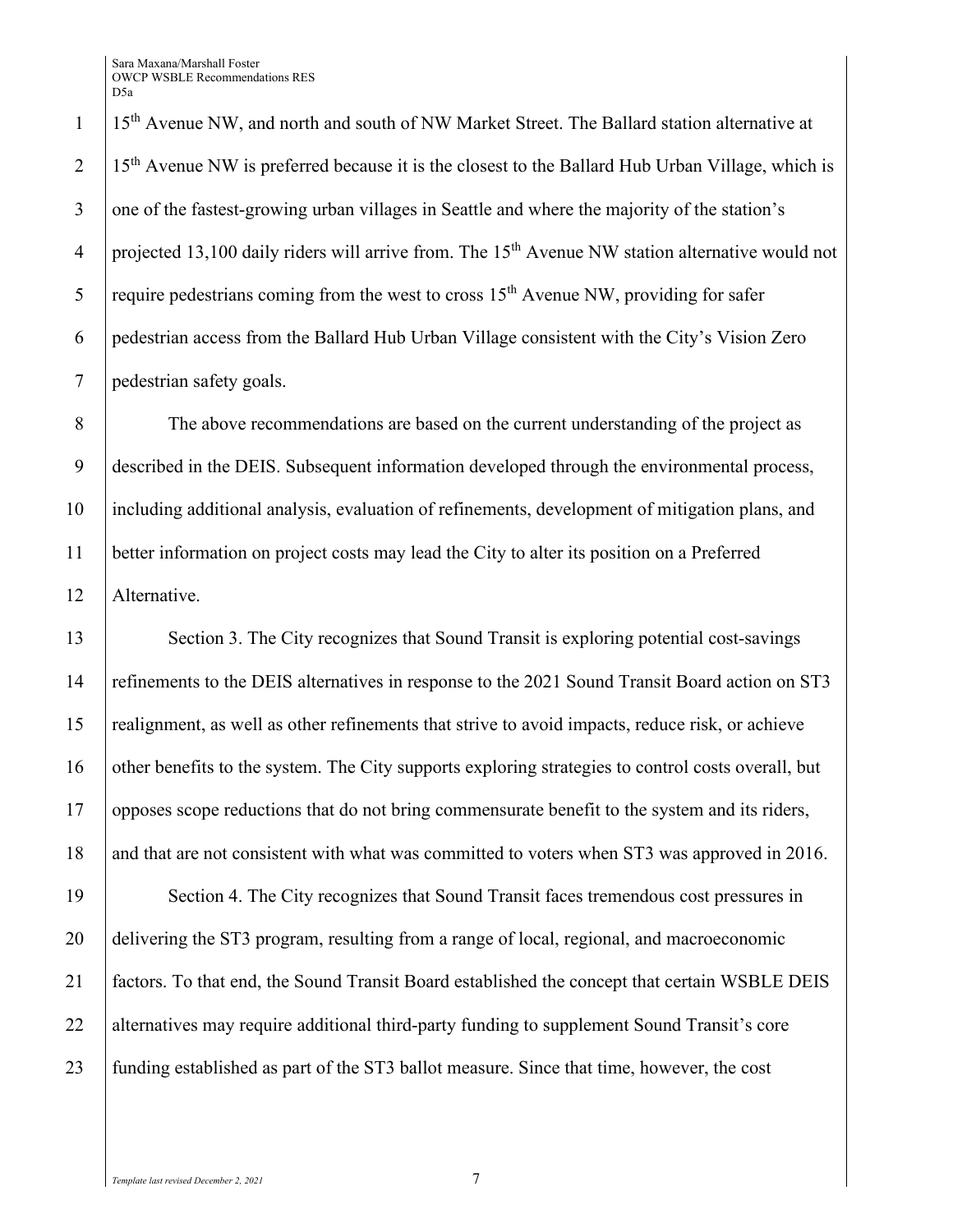difference between the DEIS preferred alternatives and the alternatives with third-party funding has reduced significantly based on more design and cost estimating. The City acknowledges that, despite the reduction in this cost difference, there may be important project elements that require third-party funding. The City anticipates a role as a partner to address funding needs as well as to assess available opportunities for the City to reduce costs to Sound Transit in other ways, including land acquisition, right-of-way, permitting, and other areas that have been identified as cost drivers to the ST3 Program. The City intends to engage with Sound Transit and other public agency and private sector partners in earnest to identify additional opportunities for third-party funding support as work on the FEIS advances, and anticipates more formal commitments at the 10 time the FEIS and the Federal Record of Decision (ROD) are completed, along with the 11 | availability of more complete cost estimates.